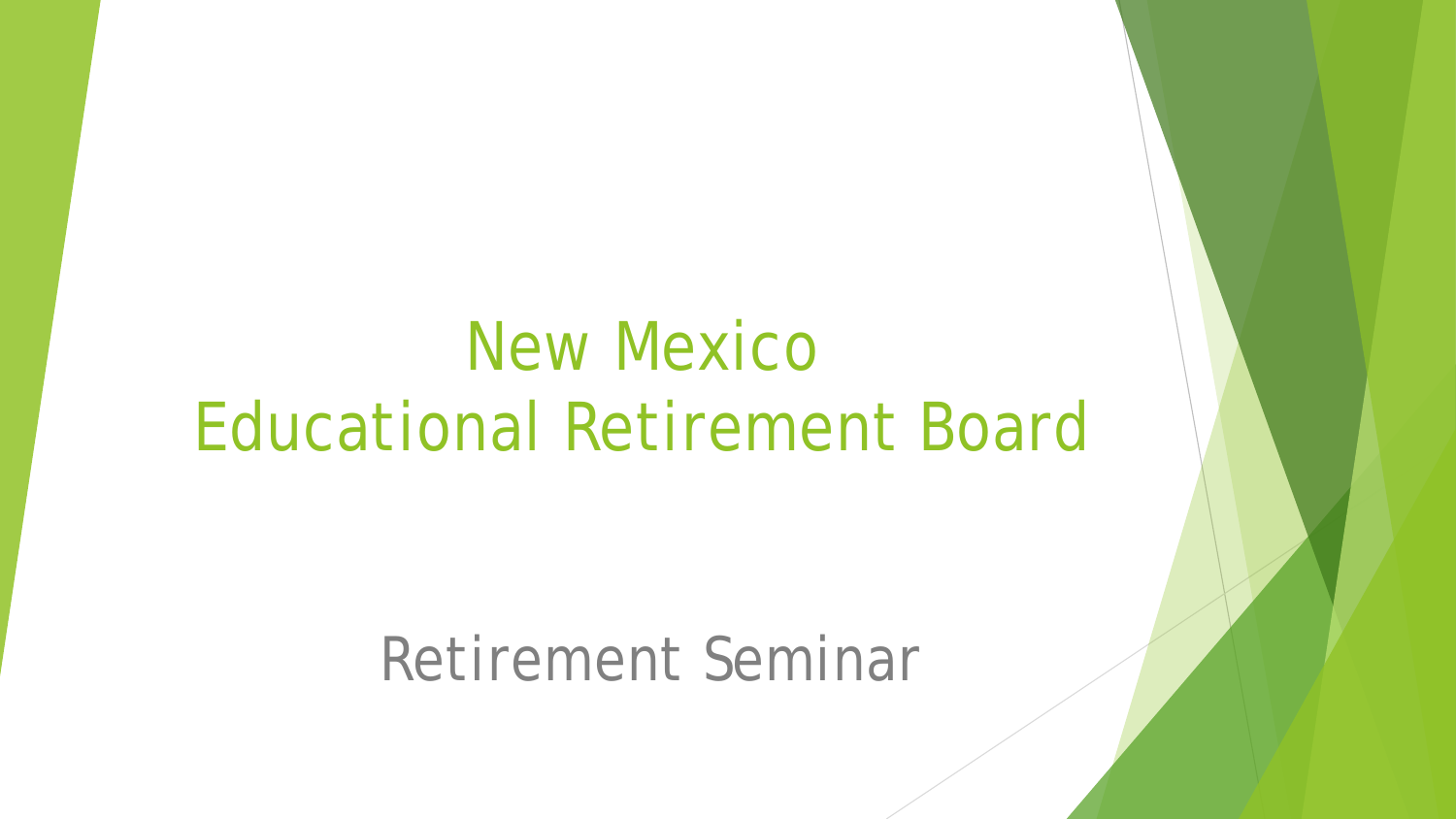## NMERB

- Defined Benefit Plan 401(a)
	- Life time benefit with option of beneficiary
- ▶ Vested 5 years/20 full quarters
- Who qualifies for NMERB benefit?
	- Public K-12 Schools employees
	- Public Charter Schools employees
	- ▶ College/University employees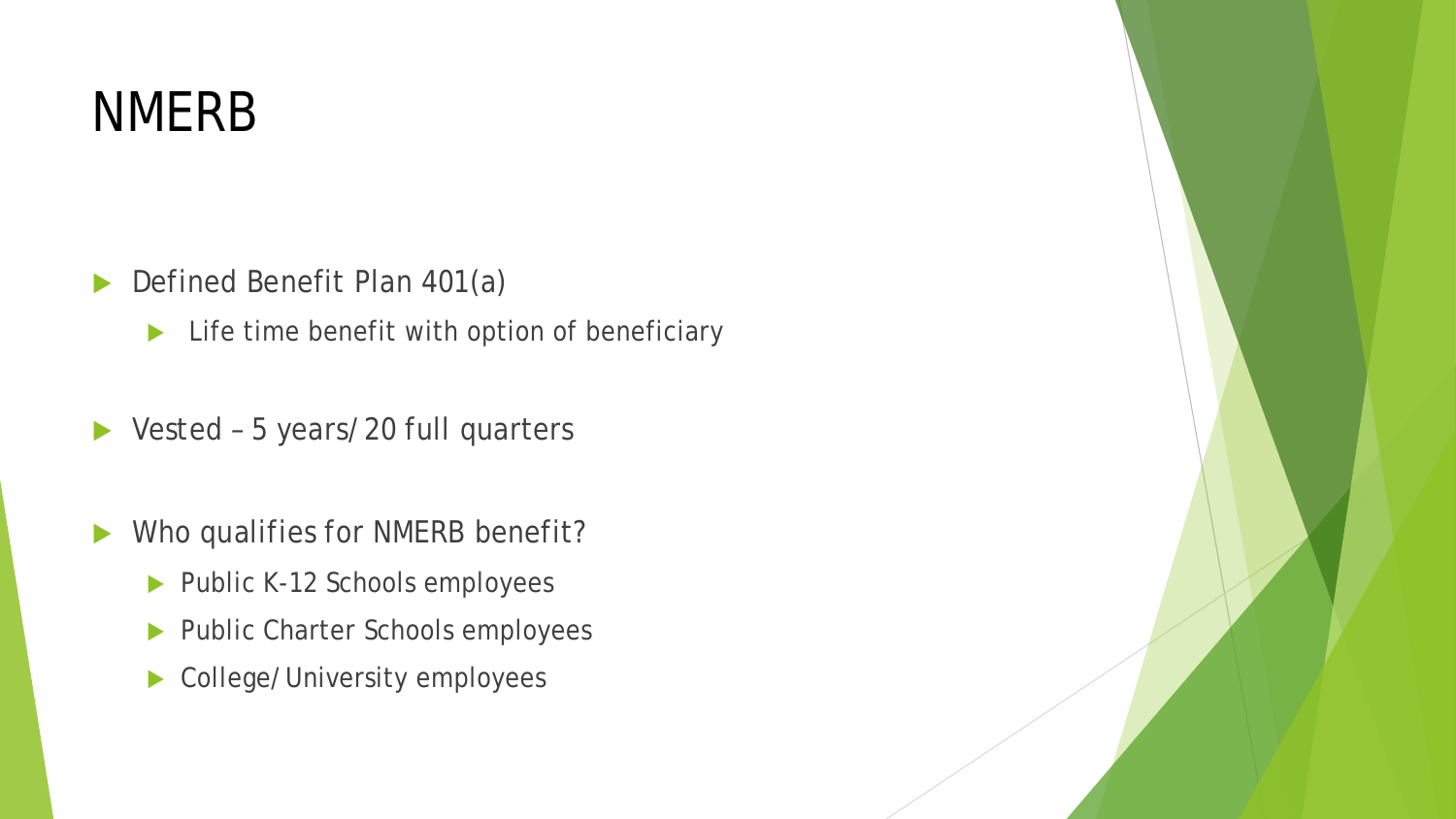# Service Credit

- Earned Service Credit
	- Earned quarterly working more than .25FTE and 16+ paid days required
	- ▶ Withdrawn Service purchase to restore Earned Service Credit after refund
		- Refund/Rollovers delete your Service Credit permanently changes your Tier
	- Sick Leave Service Credit up to one year purchase available 7/1/2020
- Allowed Service Credit Purchase
	- ▶ In-State Private school/university
	- Out-of-State school/university
	- Military Service/Commissioned Corps of the Public Health Service
- NMERB Service Credit + NMPERA Service Credit = Reciprocity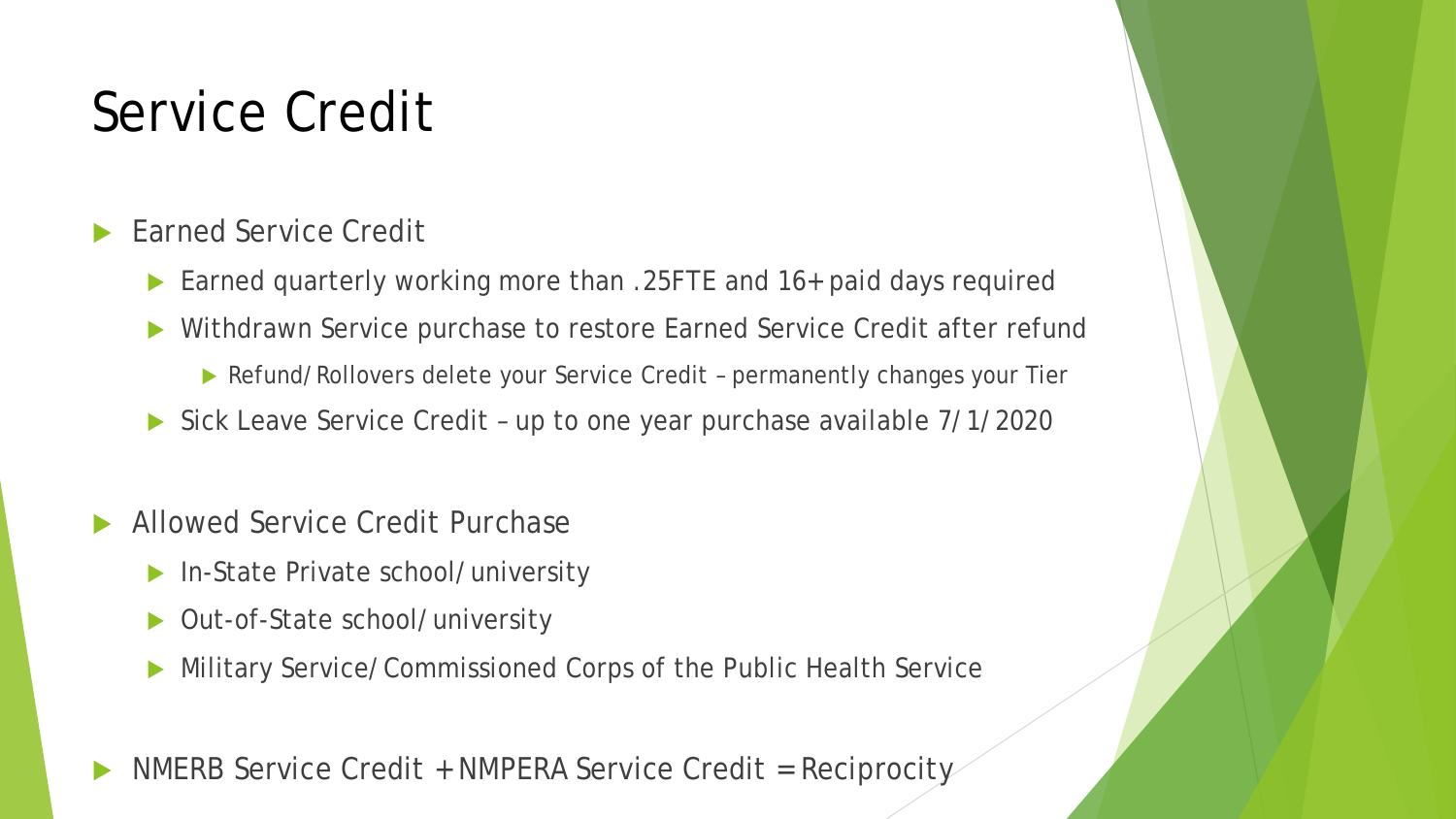#### hired prior to July 1, 2010

- **25 and out**
	- ▶ 25 years at any age Earned + Allowed Service (only time Allowed is used for eligibility)
- **Rule of 75\***
	- $\triangleright$  Age + Earned Service = 75 or more
		- Permanent reduction in benefit if under age 60 2.4% per year of age between age 55 and 60
		- ▶ Permanent reduction in benefit if under age 55 7.2% per year of age under age 55
- **65 and 5\***
	- Age 65 or older and 5 years or more Earned Service (includes NMPERA service credit if applicable)
- **COLA**  age 65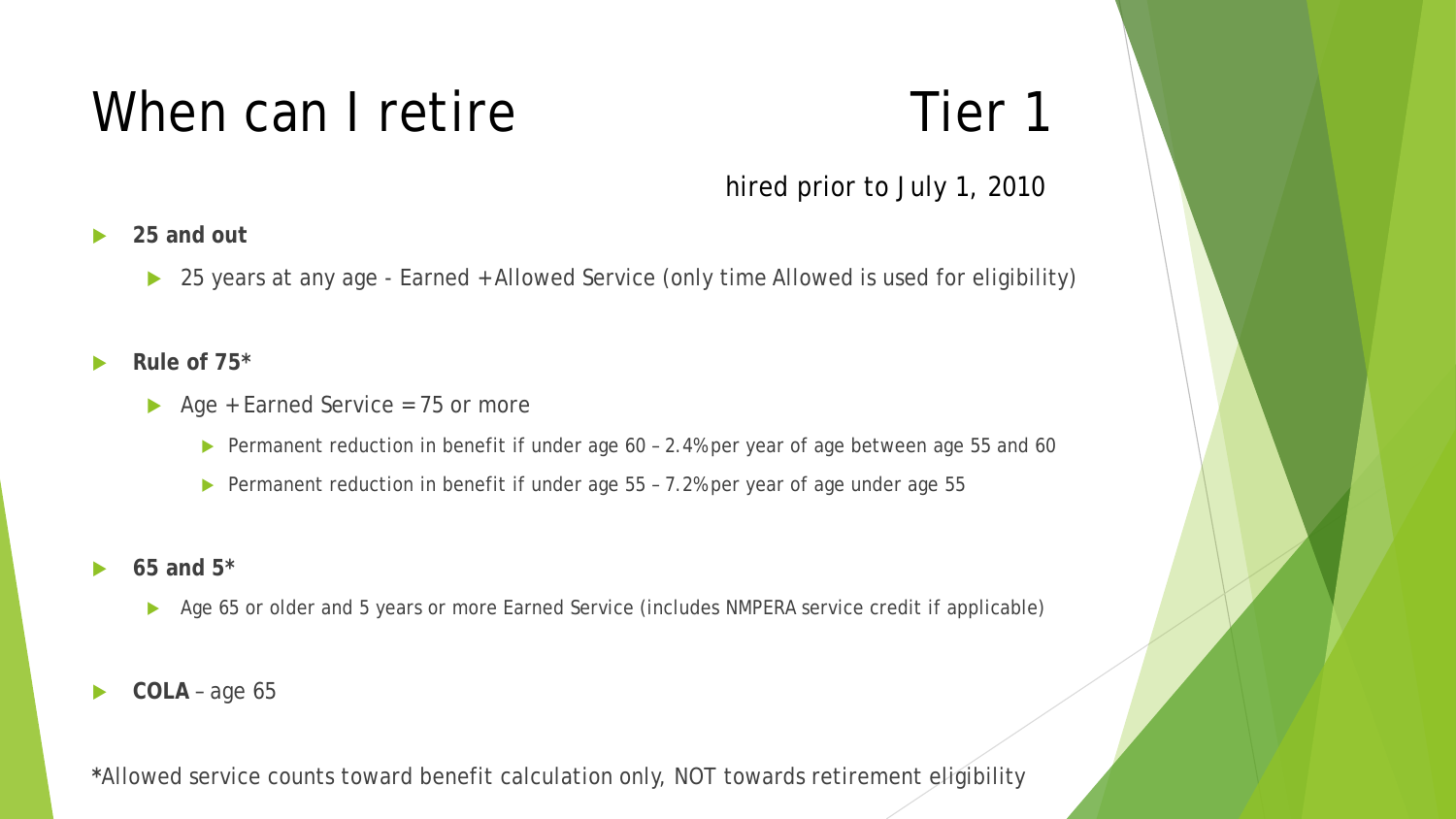hired July 1, 2010 - June 30, 2013

- **30 and out\***
	- ▶ Thirty years of Earned Service at any age
- **Rule of 80\***
	- $\triangleright$  Age + Earned Service = 80 or more
		- ▶ Permanent reduction in benefit if under age 65 2.4% per year of age between age 60 and 65
		- ▶ Permanent reduction in benefit if under age 60 7.2% per year of age under age 60
- **67 and 5\***
	- Age 67 or older and 5 years or more Earned Service (includes NMPERA service credit if applicable)
- **COLA**  Age 65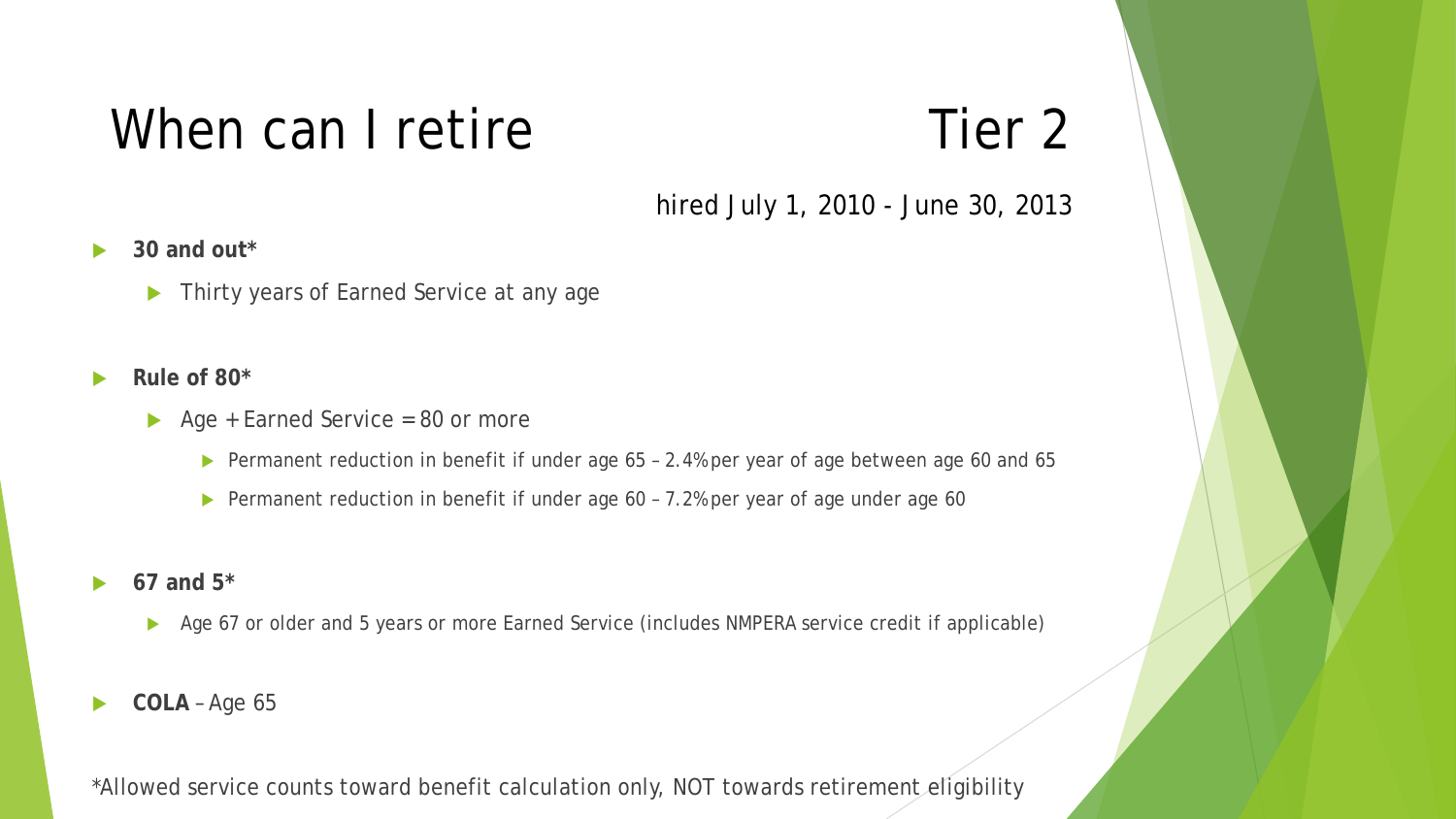hired July 1, 2013 - June 30, 2019

**30 and out\***

#### **▶ 30 years of Earned Service**

- $\blacktriangleright$  Permanent reduction in benefit if under age 55
- **Rule of 80\***
	- $\triangleright$  Age + Earned Service = 80 or more
		- ▶ Permanent reduction in benefit if under age 65 2.4% per year of age between age 60 and 65
		- Permanent reduction in benefit if under age 60 7.2% per year of age under age 60
- **67 and 5\***
	- Age 67 or older and 5 years or more Earned Service (includes NMPERA service credit if applicable)
- **COLA**  Age 67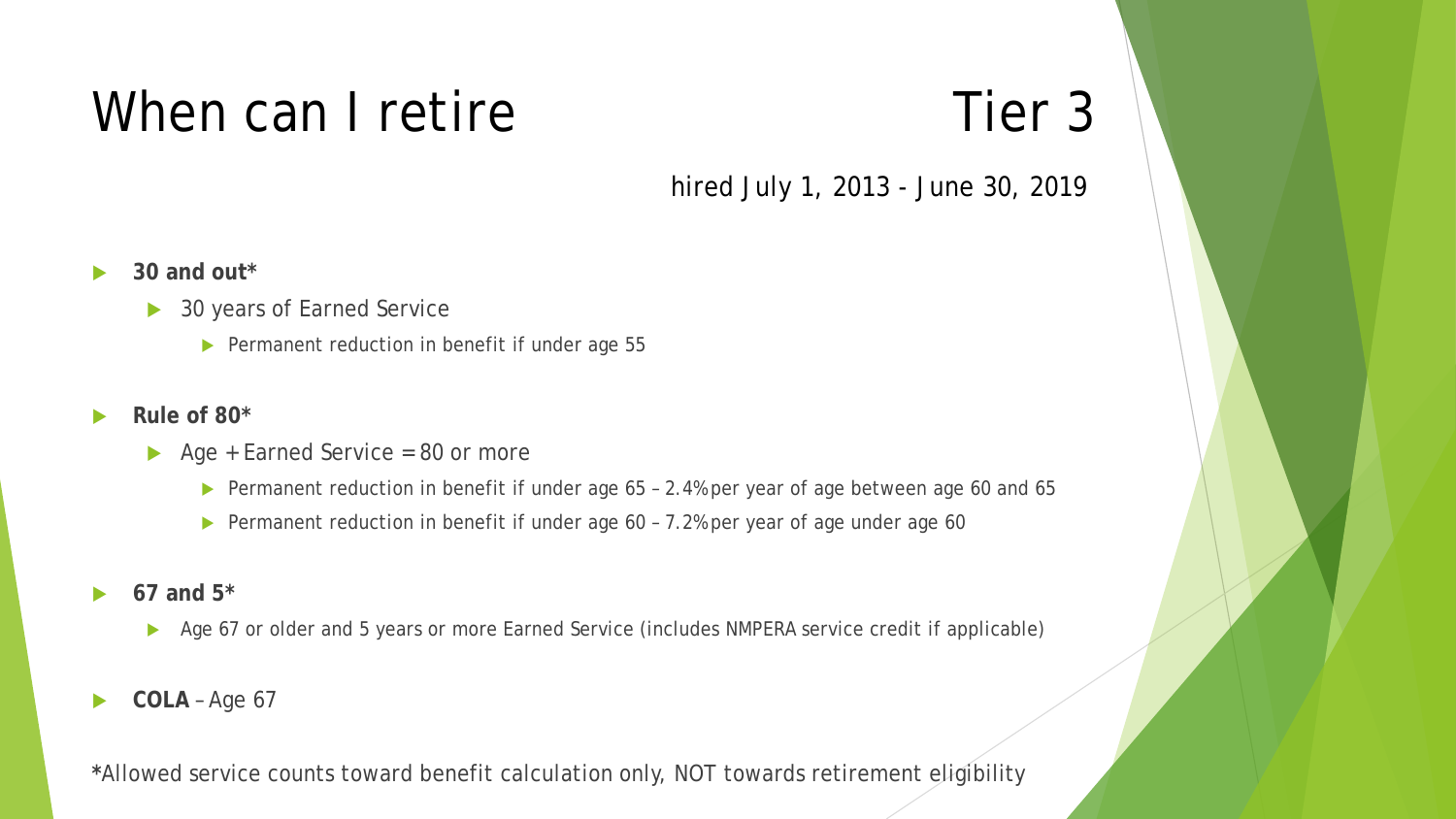# Annual Benefit Calculation Tiers 1, 2, 3

Final Average Salary (FAS)

(the average of your highest consecutive 5 year gross salaries)

X

Years of Service

### X

2.35% (multiplier set by state statute)

= Gross annual benefit

/ by 12

= Gross monthly benefit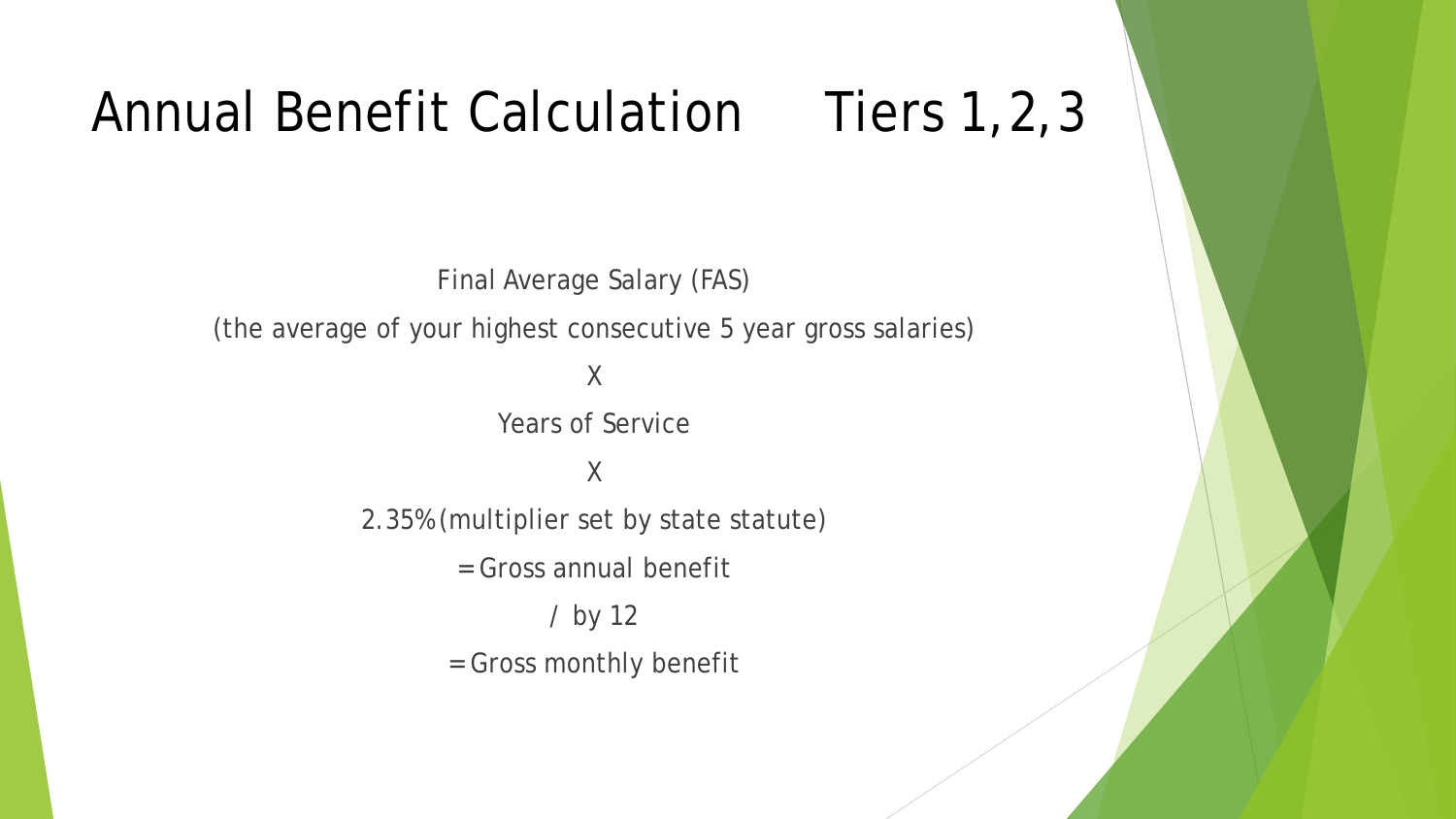#### hired July 1, 2019 and after

**30 and out\***

#### ▶ 30 years of Earned Service

- ▶ Permanent reduction in benefit if under age 58
- **Rule of 80\***
	- Age + Earned Service = 80 or more
		- ▶ Permanent reduction in benefit if under age 65 2.4% per year of age between age 60 and 65
		- ▶ Permanent reduction in benefit if under age 60 7.2% per year of age under age 60
- **67 and 5\***
	- Age 67 or older and 5 years or more Earned Service (includes NMPERA service credit if Applicable)
- COLA Age 67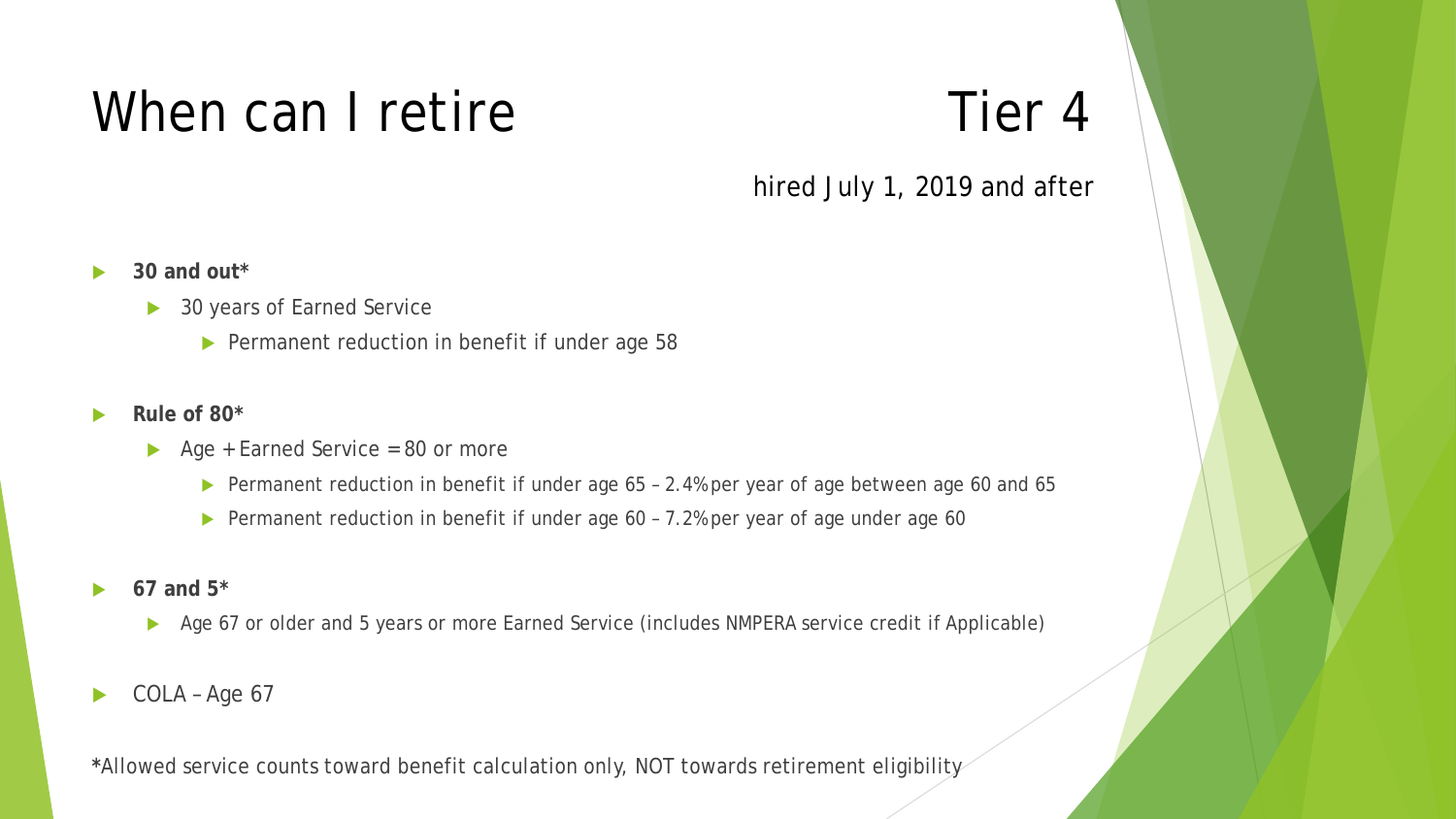# Annual Benefit Calculation Tier 4

 The benefit for Tier 4 members will be calculated in the same manner as Tiers 1-3 with the exception of the multiplier. The Tier 4 calculation uses a graduated multiplier. The pension factor changes every ten years up to year 30 and then remains at 2.4% thereafter:

| <b>Years of Service</b> | <b>Multiplier</b> |
|-------------------------|-------------------|
|                         |                   |
| 10 or less              | 1.35%             |
| $10.25$ to 20           | 2.35%             |
| 20.25 to 30             | 3.35%             |
| 30.25 plus              | $2.4\%$           |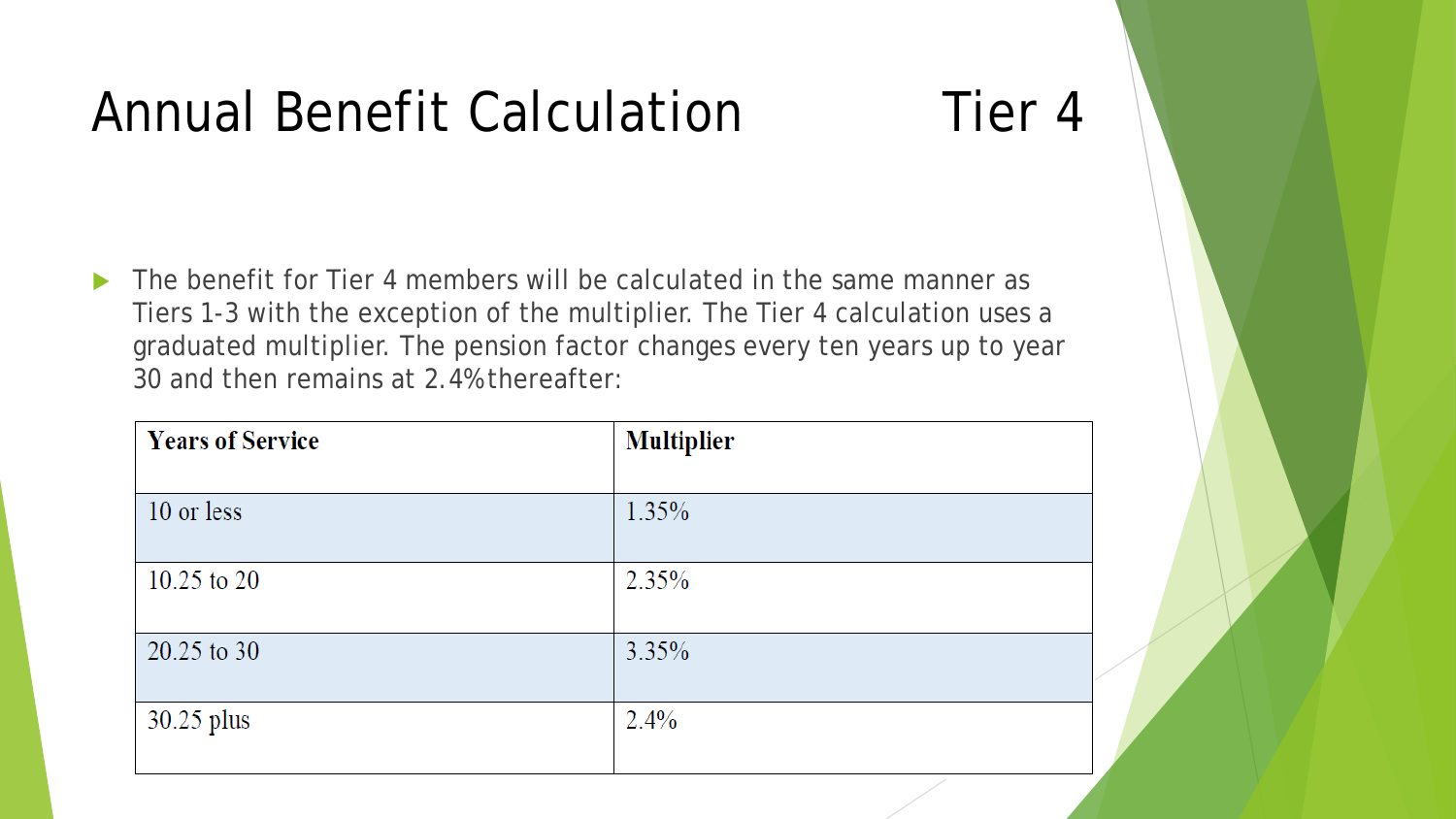# Thinking about Retirement? Important pre-retirement information

- Create an online MyNMERB Account
	- ▶ Located on our website homepage click MyNMERB Account
	- Need help? See Member Login Tutorial step by step instructions
	- $\blacktriangleright$  In your account you will find:
		- Work History
		- Benefit estimator run retirement estimates
		- Purchase estimators
- Within one year of eligibility Request a formal estimate
	- Estimate Request form is located on our website home page click DOWNLOAD FORMS
	- For informational purposes this does not tie you to the retirement date you request
	- Benefit payments are taxable income you paid your contributions with pre-tax money



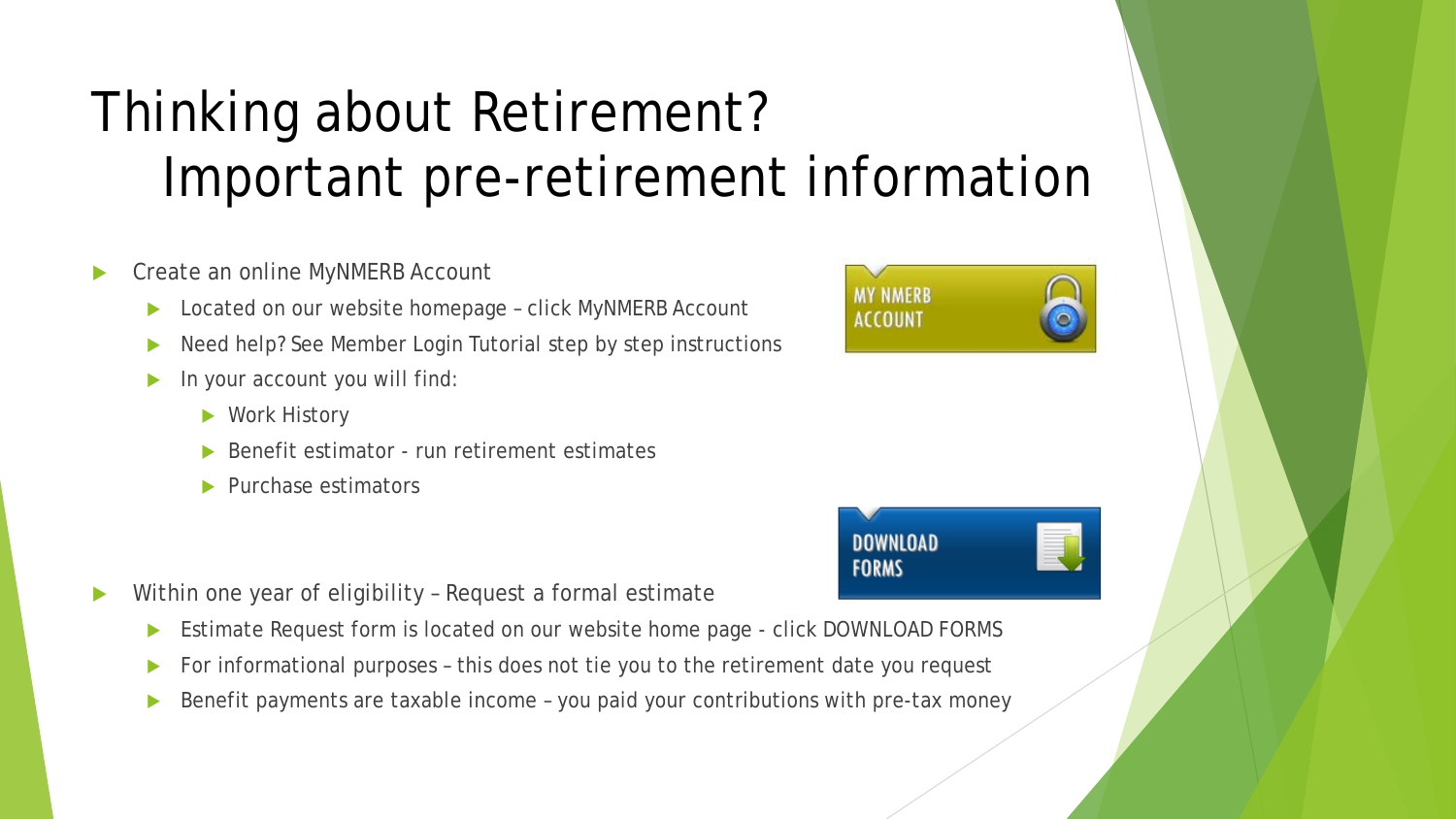### Benefit Estimate

| Member Information<br>SSN:<br>Name:<br>DOB:<br>Age: 60.50                                                                                                                                                                                        |                                                                    |                                                                      |
|--------------------------------------------------------------------------------------------------------------------------------------------------------------------------------------------------------------------------------------------------|--------------------------------------------------------------------|----------------------------------------------------------------------|
| <b>Effective Date:</b> July 01, 2020                                                                                                                                                                                                             | <b>Retirement Information</b><br>Final Average Salary: \$62,043.11 | <b>Total Service Credit:</b><br>25,0000                              |
| <b>Service Credit Breakdown</b><br><b>Estimated Addt1 Earned Service:</b><br>0.2500<br><b>Estimated Addt1 Allowed Service: 0.00</b><br><b>Earned Service Purchased: 0.00</b><br>Allowed, Service Purchased: 0.00<br><b>Earned Service: 24.75</b> |                                                                    |                                                                      |
| Beneficiary Information<br>SSN:<br>Name:<br>DOB:<br>Age: 57.00<br><b>Benefit Information</b>                                                                                                                                                     |                                                                    |                                                                      |
| Final Average Salary<br>x<br>\$62,043.11                                                                                                                                                                                                         | x<br><b>Total Service Credit</b><br>25.0000                        | <b>Gross Annual Benefit</b><br>Factor<br>$=$<br>.0235<br>\$36,450.33 |
| Gross Annual Benefit<br>\$36,450.33                                                                                                                                                                                                              | 12<br>,<br>$=$                                                     | Unadjusted Monthly Benefit<br>\$3,037.53                             |
| <b>Unadjusted Monthly Benefit</b><br>\$3,037.53                                                                                                                                                                                                  | x<br><b>Factor</b><br>100.00%                                      | <b>Adjusted Monthly Benefit</b><br>$=$<br>\$3,037.53                 |
| Option<br>A                                                                                                                                                                                                                                      | Member<br>Beneficiary<br>\$3,037.53<br>\$0.00                      | ODRO<br>\$0.00                                                       |

\$2,663.61

\$1,419.13

\$0.00

\$0.00

\$2,663.61

\$2,838.27

B<br>C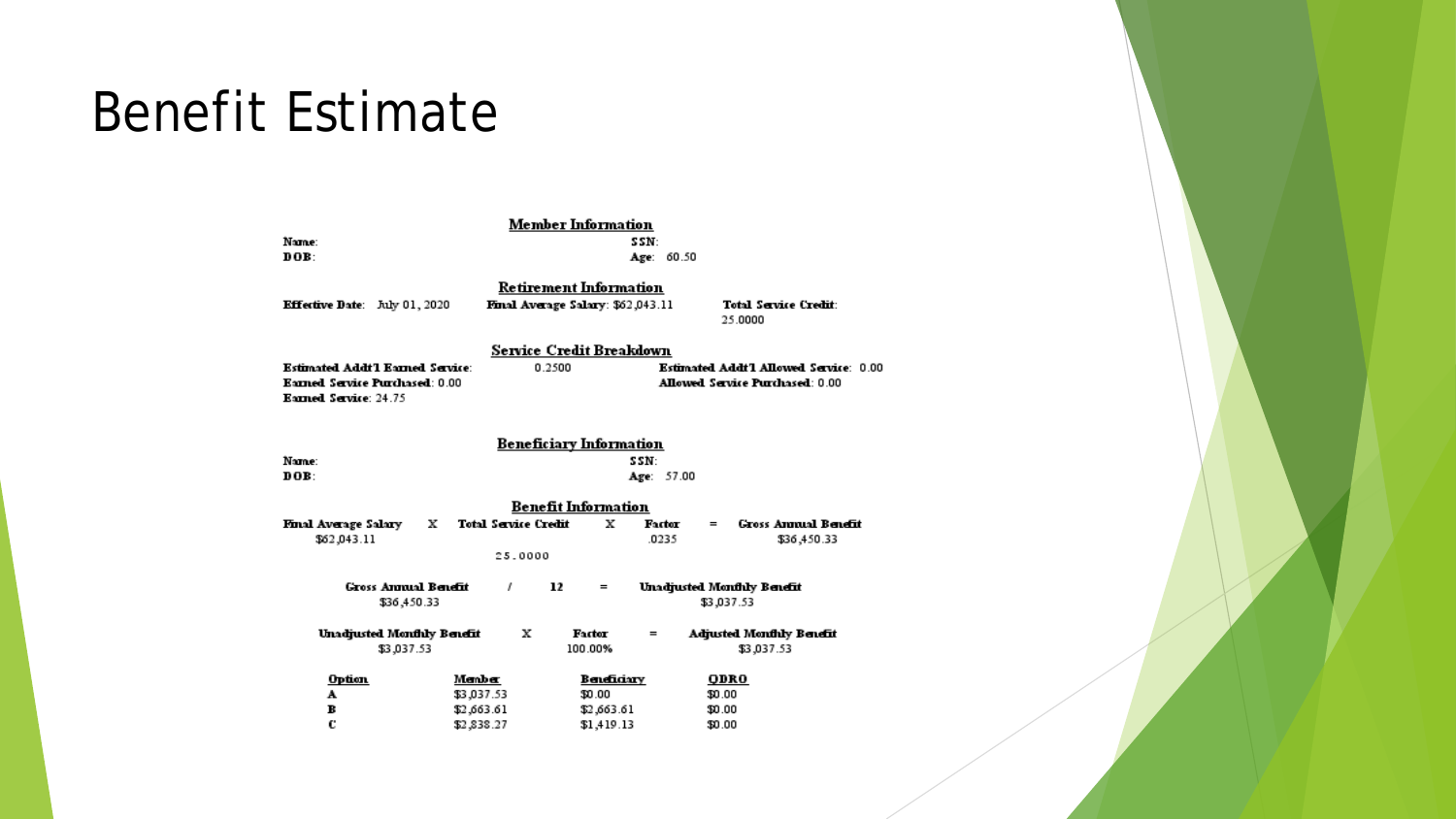# Retirement Options **All Tiers**

### Option A

- Highest amount monthly
- Refund beneficiary  $NO$  life time benefit for beneficiary
	- $\triangleright$  Only option that you can have more than one beneficiary
	- Only option that the beneficiary can be an estate, charity or organization

### Option B

- Reduced benefit least amount monthly
- ▶ Lifetime benefit for one beneficiary 100% matching option (after your death)
- $\blacktriangleright$  Age provisions for non-spouse
- Option C
	- Reduced benefit less than A, more than B
	- ▶ Lifetime benefit for one beneficiary 50% matching option (after your death)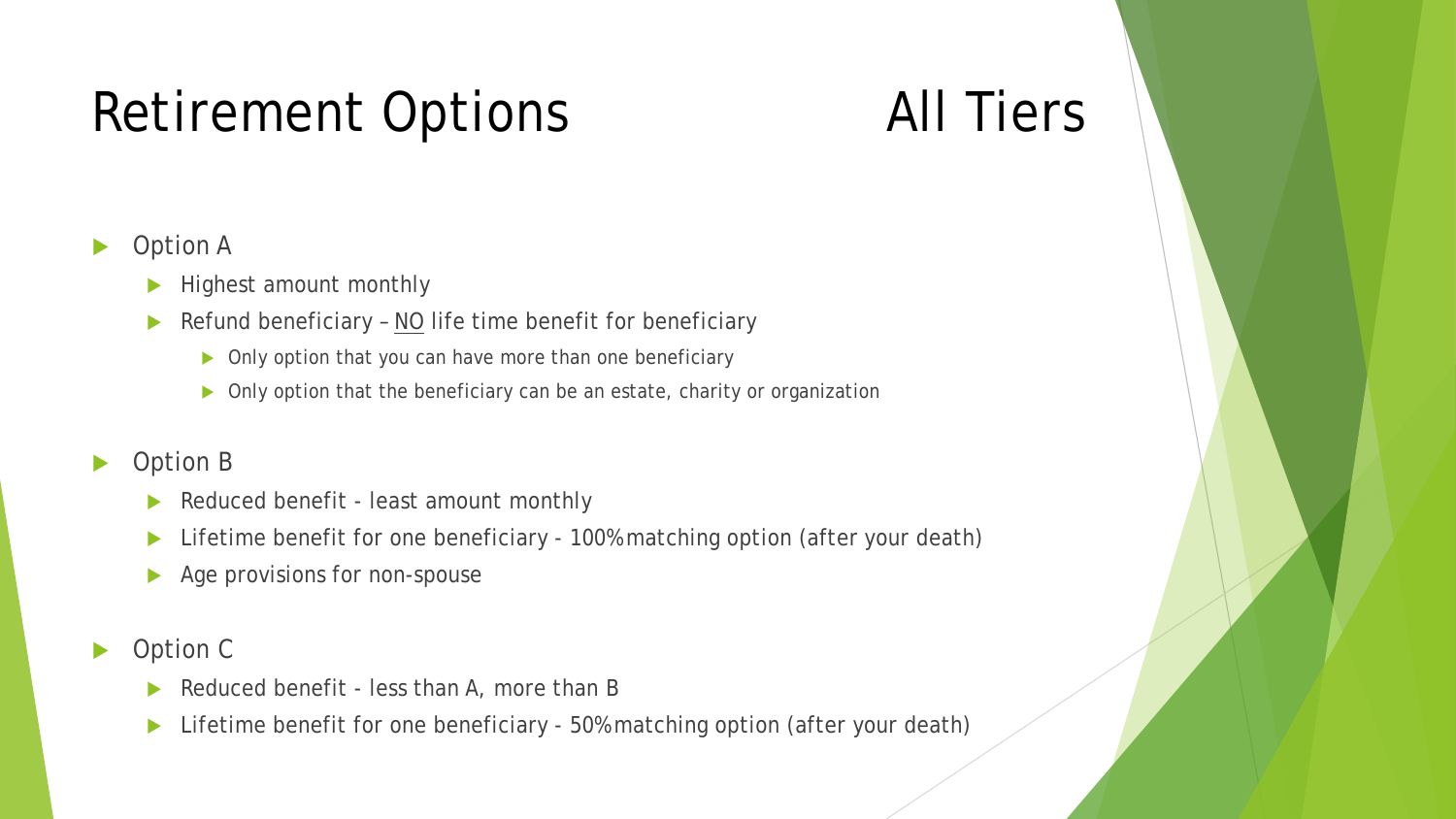## So you are qualified to retire… Now what?

- I'm qualified to retire…should I retire?
	- Age reductions consider working longer to lessen or get rid of age reductions
	- ▶ Under any Tier the longer you work, the higher the benefit payment
	- $\blacktriangleright$  No max out
- Healthcare Options and cost these are not included in your estimate and are up to you to research, select, and set up with a third party (any of these may apply to you)
	- **NMRHCA monthly premiums (applies to most employers) see the Helpful Information slide for contact info**
	- **Employer's Healthcare check with your HR for your healthcare options**
	- Spouse's healthcare
- Consider personal finances
	- ▶ Savings Property Assets Debt
- Contact Social Security
	- Eligibility and payment amounts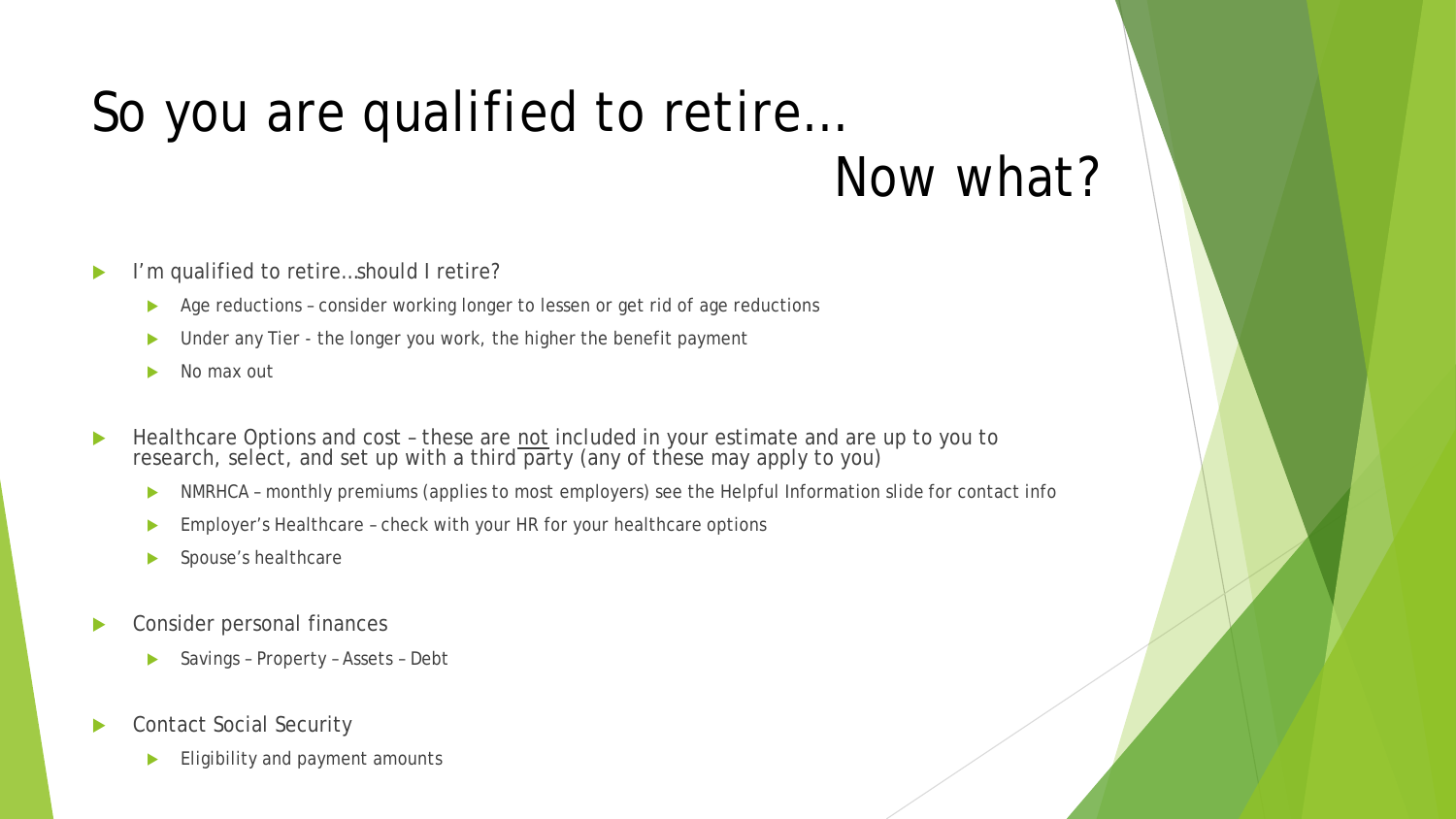## I'm ready to retire!

- Application process submit 60 to 90 days prior to your retirement date
	- Get Retirement Application directly from your employer, from the NMERB website, or by contacting NMERB
- Retirement Application all pages must be submitted together to NMERB
	- ▶ Page 1 Member Completion you complete must be original
		- ▶ You are requesting to have your Beneficiary Options calculated, option selection comes later
	- ▶ Page 2 Employer Certification -your employer completes must be original
		- Check with your Payroll or Human Resources Benefits office
		- Inactive employees who terminated 90 days or more are not required to submit page 2
	- Proof of Age for you copy accepted
	- $\triangleright$  Proof of Age for your beneficiary copy accepted
		- ▶ required when you request Option B and C calculations on Page 1 of Retirement Application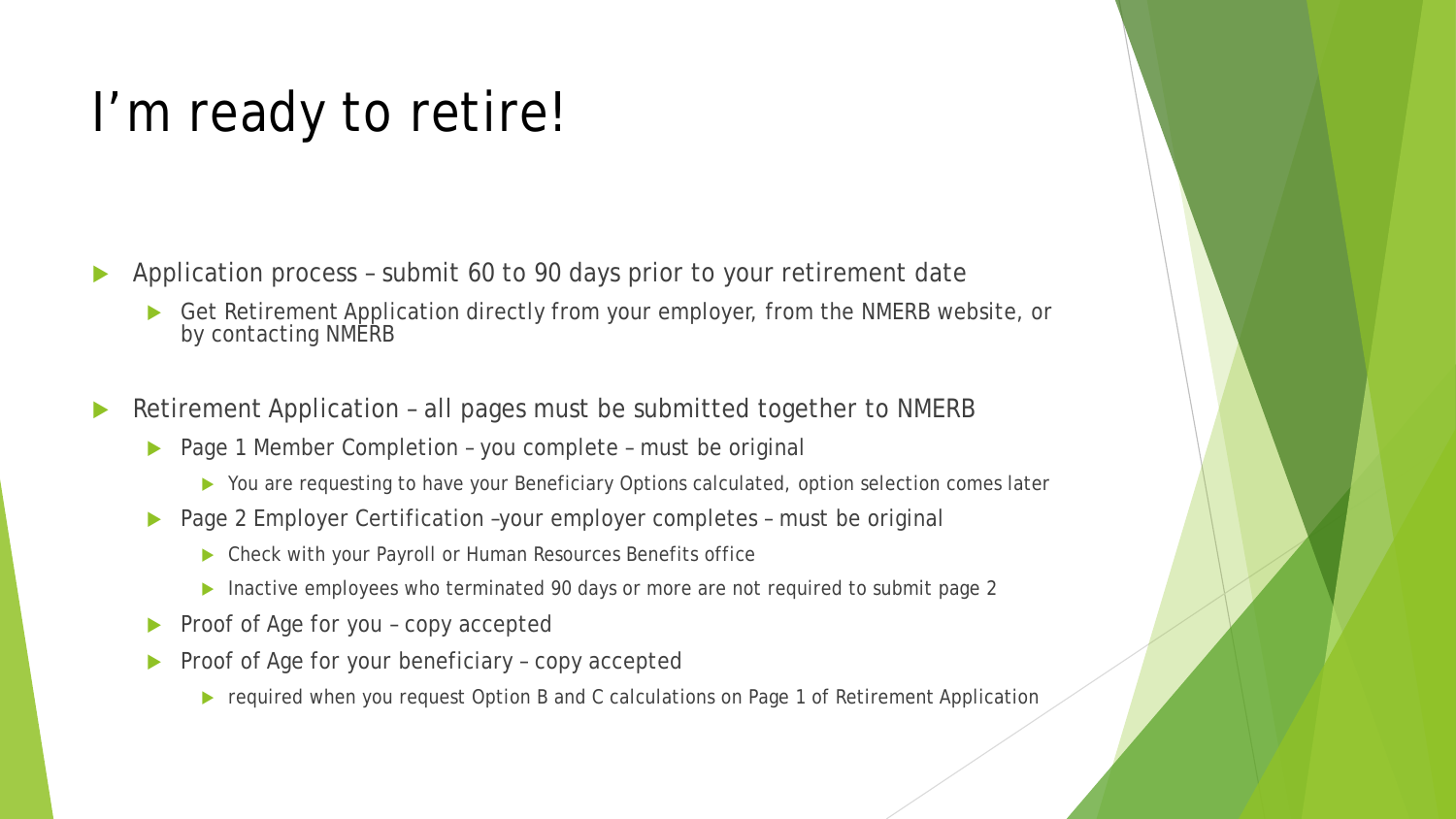# Retirement Packet – Final Documents Have a seat…you've got some reading to do

- Once your complete Retirement Application is received and processed, you will receive a Retirement Packet in the mail about a month prior to your retirement date. Please read through all the materials, then complete the forms below:
	- ▶ Final Selection of Benefits form form is required to be notarized
	- Authorization Agreement for Direct Deposit Services form
		- Direct Deposit is required
		- Your bank must complete the bottom portion of the form
	- Federal and NM Tax Deduction form
	- Permanently Reduced Rate Calculation Notice if applicable
	- Returning to Work after Retirement Notice
- Submit completed forms above to NMERB all forms must be submitted together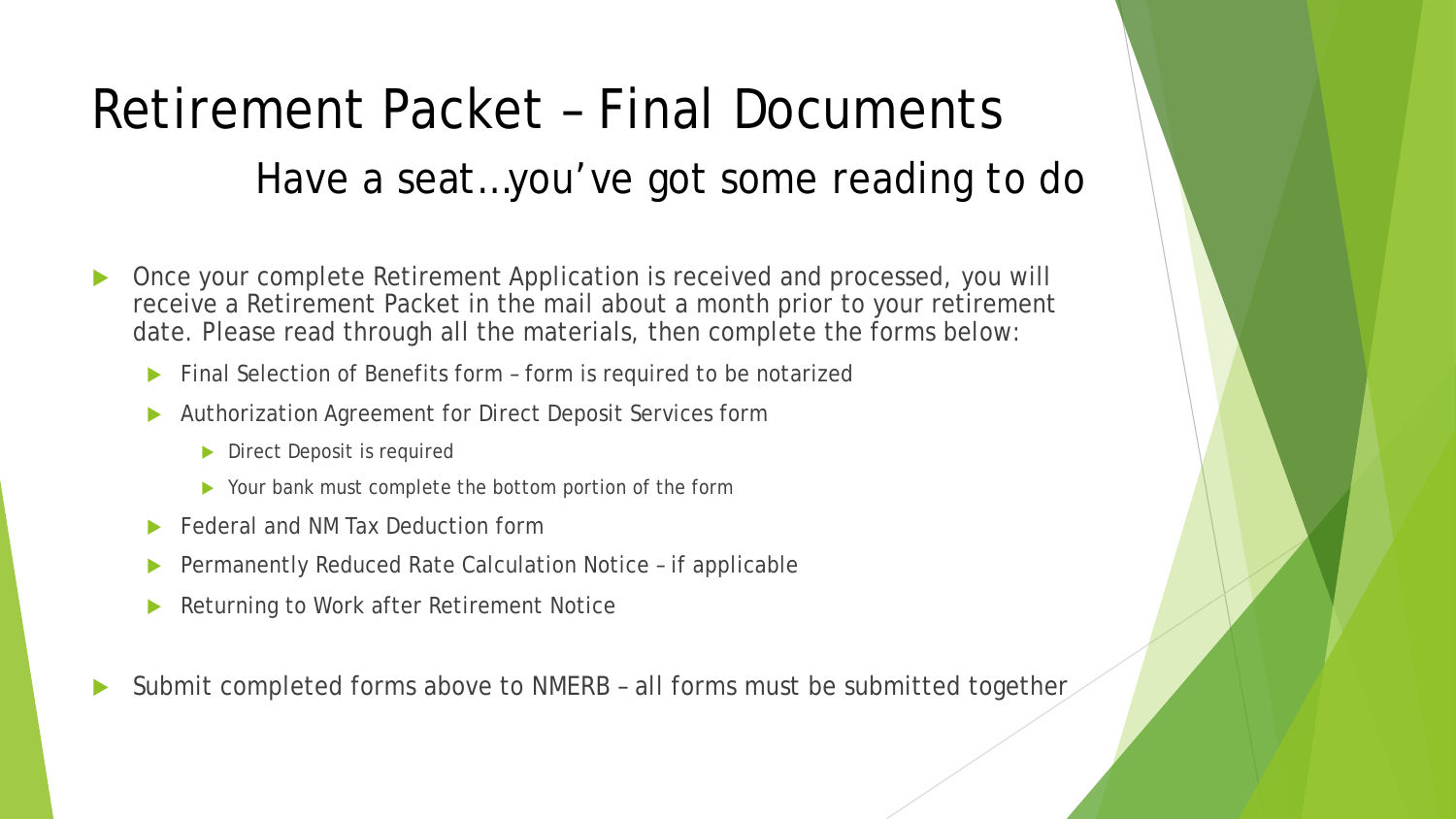# Payroll and COLA

Upon receipt of all correct forms, you will be placed on Payroll

Benefit payment is direct deposited on the last business day of the month

- Example: If you retire July 1, 2020, your first pension payment is July 31, 2020
- If you retire with NMPERA Reciprocity you will receive two separate direct deposits; one from NMERB and one from NMPERA
- Cost of Living Adjustment COLA is variable and based on the Consumer Price Index (CPI)
	- Automatically begins in July (last business day in July) of the year you turn age:
		- $\triangleright$  65 Tier 1 and 2
		- $\triangleright$  67 Tier 3 and 4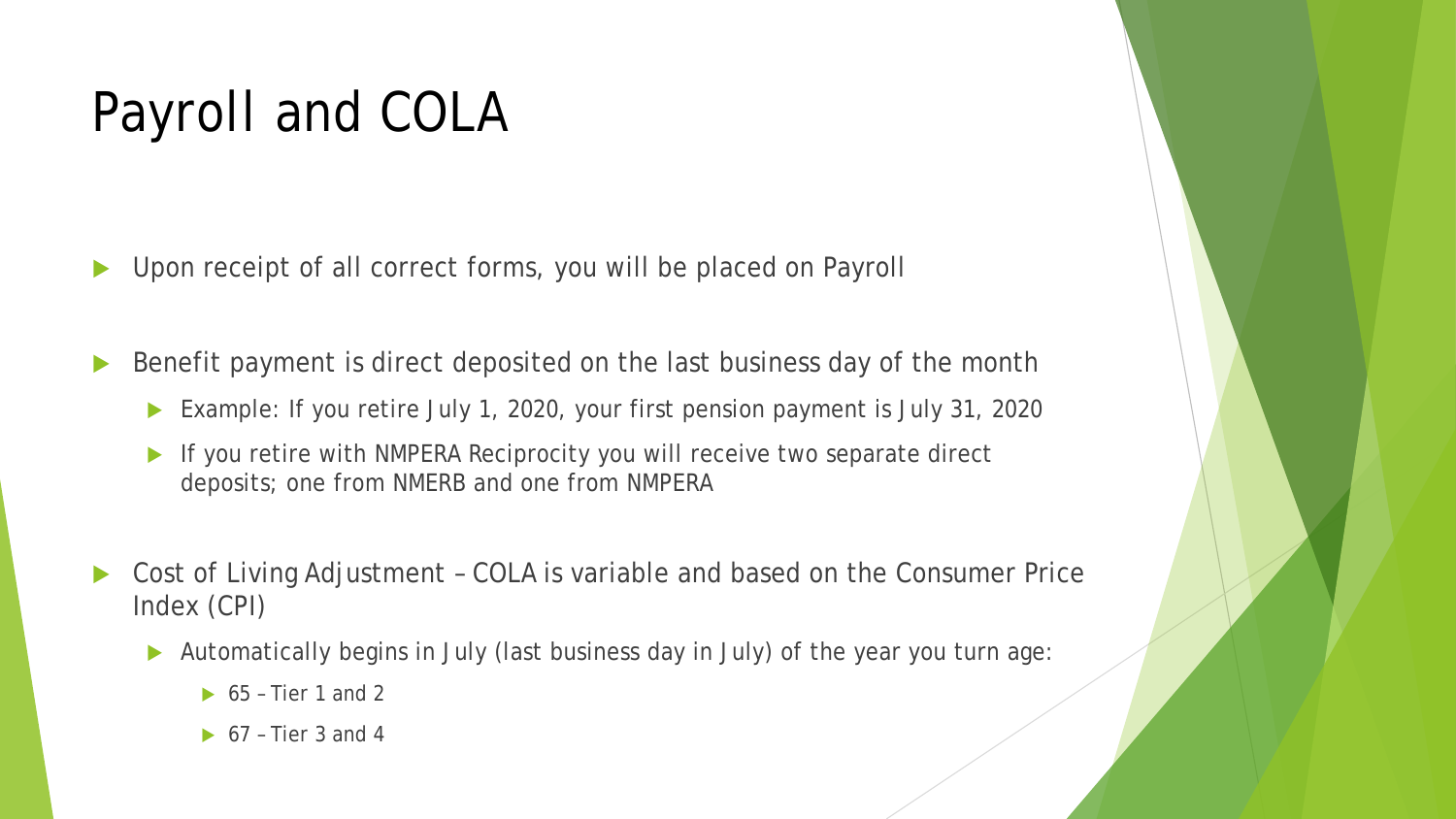### Return To Work (RTW) with NMERB Employer(s) As of May 20, 2020

- Formal Return To Work RTW Application required
	- ▶ 12 month layout period after retirement date (not from last date worked)
	- No limit on earnings
	- ▶ Contributions required by retiree and employer nonrefundable
- Working .25 FTE or less RTW Application required
	- $\blacktriangleright$  FTE is limited, no limit on earnings
	- No contributions
	- Multiple NMERB employers all FTE's combined cannot exceed .25 FTE
- Earning less than \$15,000 RTW Application required
	- ▶ 90 day layout period after retirement date (not from last date worked)
	- Gross earnings limit for each fiscal year July 1 to June 30
	- $\blacktriangleright$  No contributions
	- Multiple NMERB employers all gross earnings combined must be less than \$15,000

You can work anywhere outside of NMERB employers – no restrictions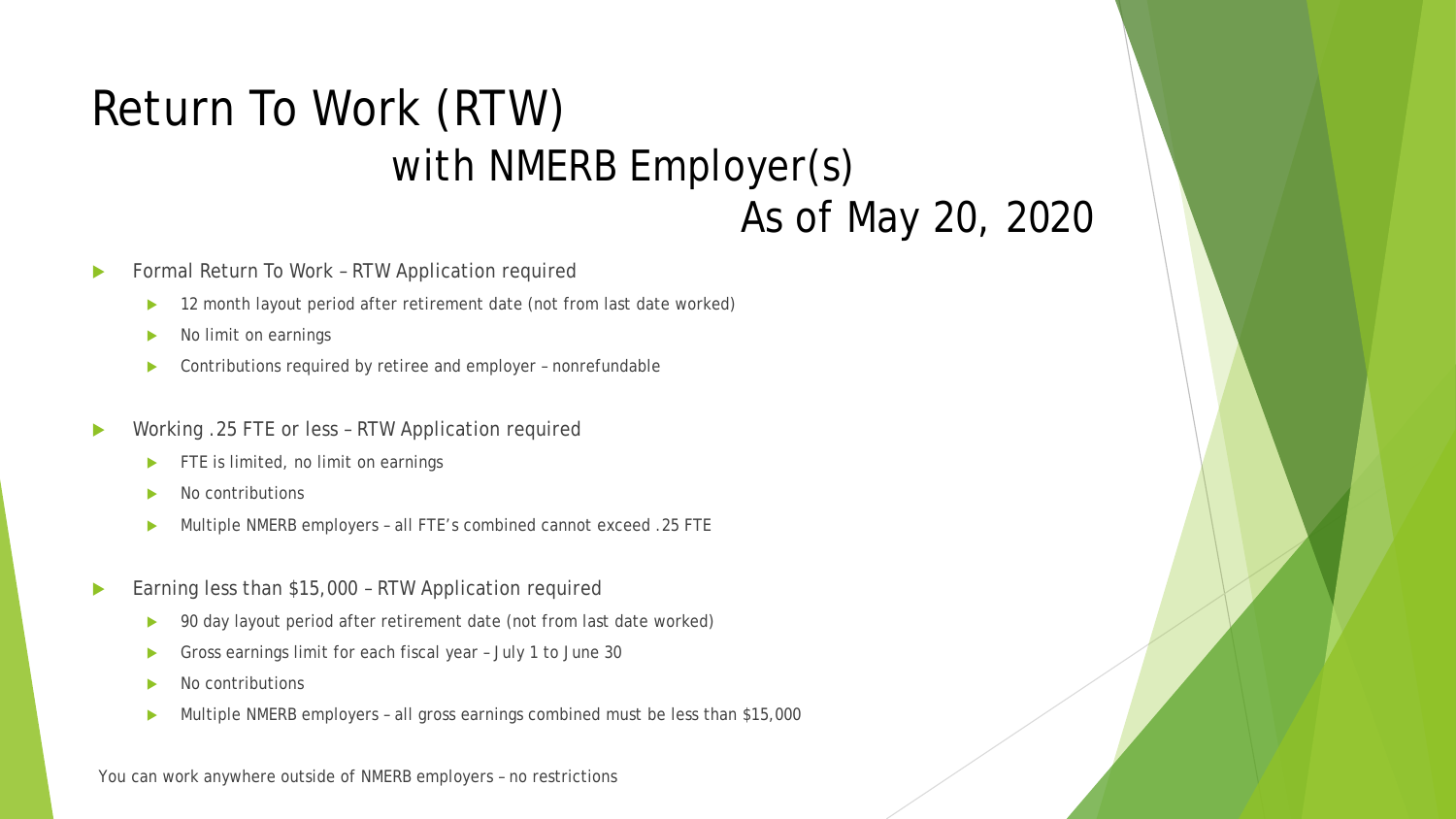# Helpful Information

- NMRHCA contact info
	- [www.nmrhca.org](http://www.nmrhca.org/)
	- [customerservice@state.nm.us](mailto:customerservice@state.nm.us)
	- $\blacktriangleright$  1-800-233-2576
- NMPERA contact info
	- [www.nmpera.org](http://www.nmpera.org/)
	- [PERA-MemberServices@state.nm.us](mailto:PERA-MemberServices@state.nm.us)
	- $\blacktriangleright$  1-800-342-3422
- SSN contact info
	- [www.ssa.gov](http://www.ssa.gov/)
	- $\blacktriangleright$  1-800-772-1213
- Federal tax information [www.irs.gov](http://www.irs.gov/)
- New Mexico tax information [www.tax.newmexico.gov](http://www.tax.newmexico.gov/)